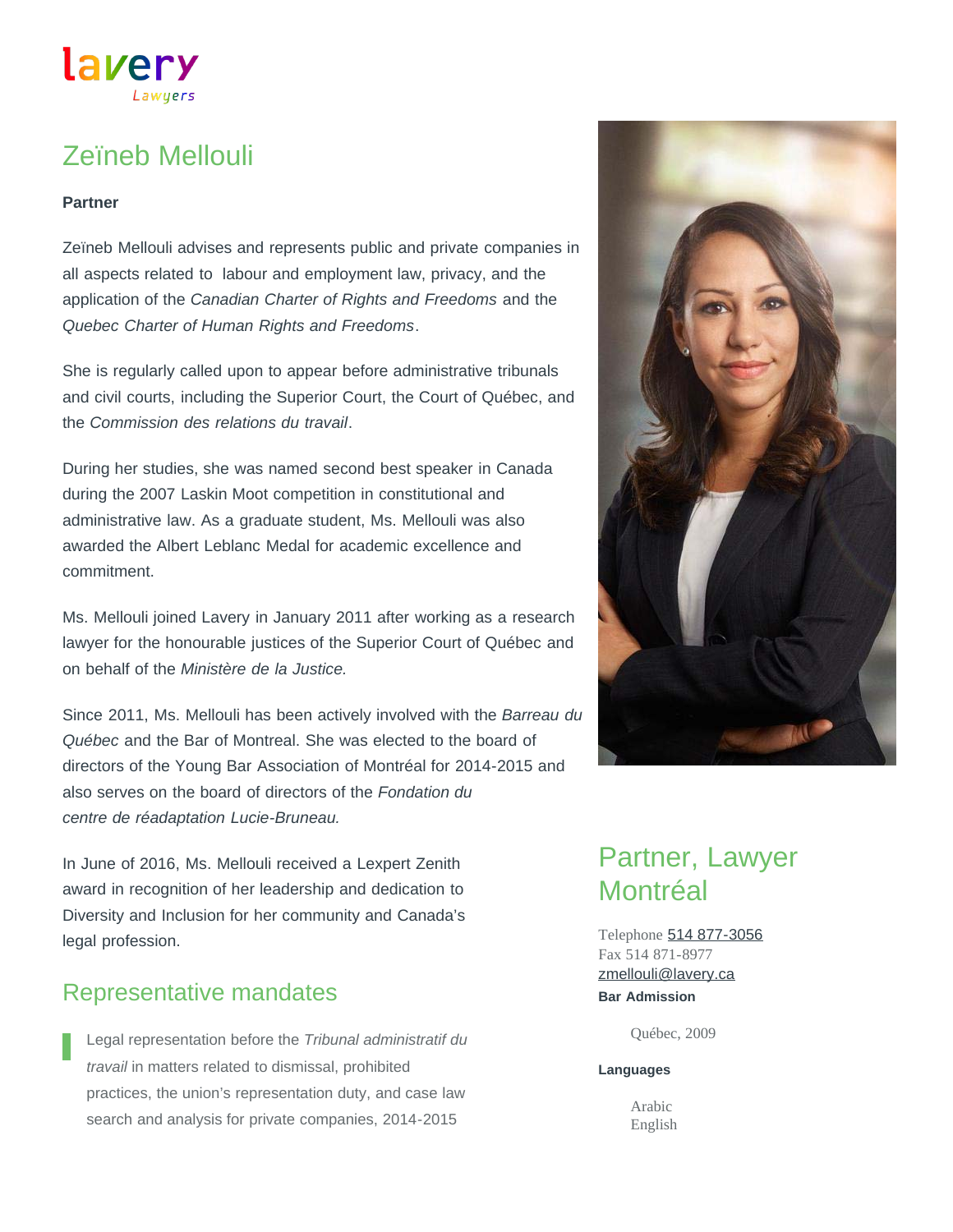- Recommendation of disciplinary and administrative measures, case law search and analysis, and legal opinions concerning labour relations for private and semipublic companies, 2011-2015
- Drafting of legal opinions concerning the duty to accommodate with regard to the functional limitations of employees covered by various union certification units; interpretation and application of labour laws and the collective agreement in the health care sector, 2011- 2015
- Drafting of appeals to the Court of Appeal of Québec and the Superior Court related to judicial review; case law search and analysis; and drafting of pleadings, 2011- 2015
- Representation before the *Commission de l'équité salariale*, interpretation and application of labour laws; case law search and analysis; and legal opinions regarding pay equity, 2011-2015
- Legal representation in grievance arbitration; recommendation of disciplinary and administration measures; case law search and analysis, 2011-2015
- Interpretation and application of labour laws and collective agreements; case law search and analysis; legal opinions regarding labour relations, 2011-2015
- Representation before the *Tribunal administratif du Travail* regarding mediation and negotiation of agreements in cases involving psychological harassment complaints; strategic management of complaints, 2011- 2015
- Interpretation and application of labour laws and collective agreements; recommendations concerning offers from employers and unions; and negotiation strategies, 2013-2015
- Representation before the *Tribunal administratif du Travail* regarding certification, succession of obligations to the employer acquiring a company; case law search and analysis; representation and strategic recommendations, 2014-2015

#### French

#### Practice areas

- **[Government Affairs and Public](https://www.lavery.ca/en/legal-services-expertise/279-government-affairs-and-public-law-litigation.html) [Law Litigation](https://www.lavery.ca/en/legal-services-expertise/279-government-affairs-and-public-law-litigation.html)**
- **[Labour and Employment](https://www.lavery.ca/en/legal-services-expertise/329-a-recognized-team-across-canada-of-more-than-forty-lawyers-in-labour-and-employment-law.html)**
- **[Health and Social Services](https://www.lavery.ca/en/legal-services-expertise/323-health-and-social-services.html)**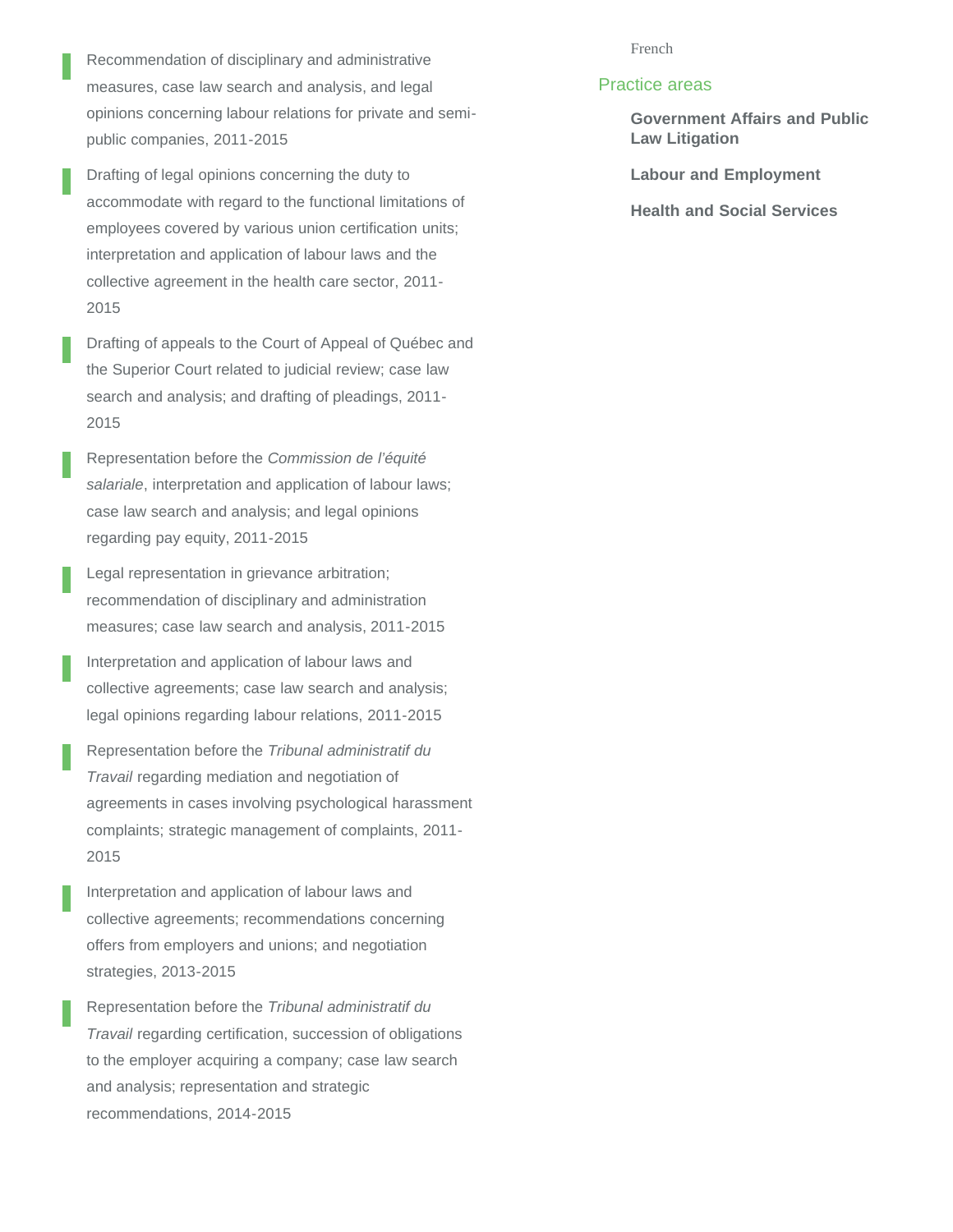Representation before superior courts, particularly the Superior Court of Québec in matters of dismissal, research, preparation of statements of defense, examination for discovery, and pleading, 2013-2015

### **Publications**

*Les autorisations de soin*, Yvon Blais webinar

*Le droit du travail version 2.0 : cinq décisions importantes en 2014*, *Cahier de propriété intellectuelle*, May 2015

The Supreme Court of Canada Renders a Decision on Restrictive Covenants Contained in an Asset Sale Agreement, Need to know express - September 2013

"[I lied, but I did so in good faith!](https://www.lavery.ca/publications/nos-publications/1654--jai-menti-mais-cetait-de-bonne-foi-1-.html)" Need to Know, June 2013

"Factors examined by the Supreme Court in determining the validity of a municipal bylaw", Legal newsletter for business entrepreneurs and executives, Number 13, 2012

### **Conferences**

"Psychological harrassment in the workplace", *L'Esterel*, July 2015

*Alliés ou ennemis: médias sociaux en milieu de travail*, Montréal and Québec City, June 2015

*Qui marche dans la neige ne peut pas cacher son passage,* Commentary on Québec (*Commission des droits de la personne et des droits de la jeunesse*) v. Montréal (*Communauté urbaine de*), January 2015

*Atelier de formation aux gestionnaires sur les bonnes pratiques en matière de gestion de la discipline et obligation de loyauté des employés*, January 2015

*Atelier de formation aux gestionnaires sur les bonnes pratiques en matière de discipline et absentéisme*, November 2014

*L'ABC de l'Embauche*, Lavery de Billy, Place Ville-Marie, September 2013

*Atelier de formation aux gestionnaires sur les bonnes pratiques en matière de gestion de la discipline et rédaction des avis disciplinaires*, March 2013

### Professional and community activities

Member of the pay equity and labour standards advisory committee of the *Commission des normes, de l'équité, de la santé et de la sécurité du travail* (2016-…)

Collaboration with Lawyers Without Borders in the case of Mr. Raif Badawi; drafting of the memorandum of argument presented to the Supreme Court of Saudi Arabia